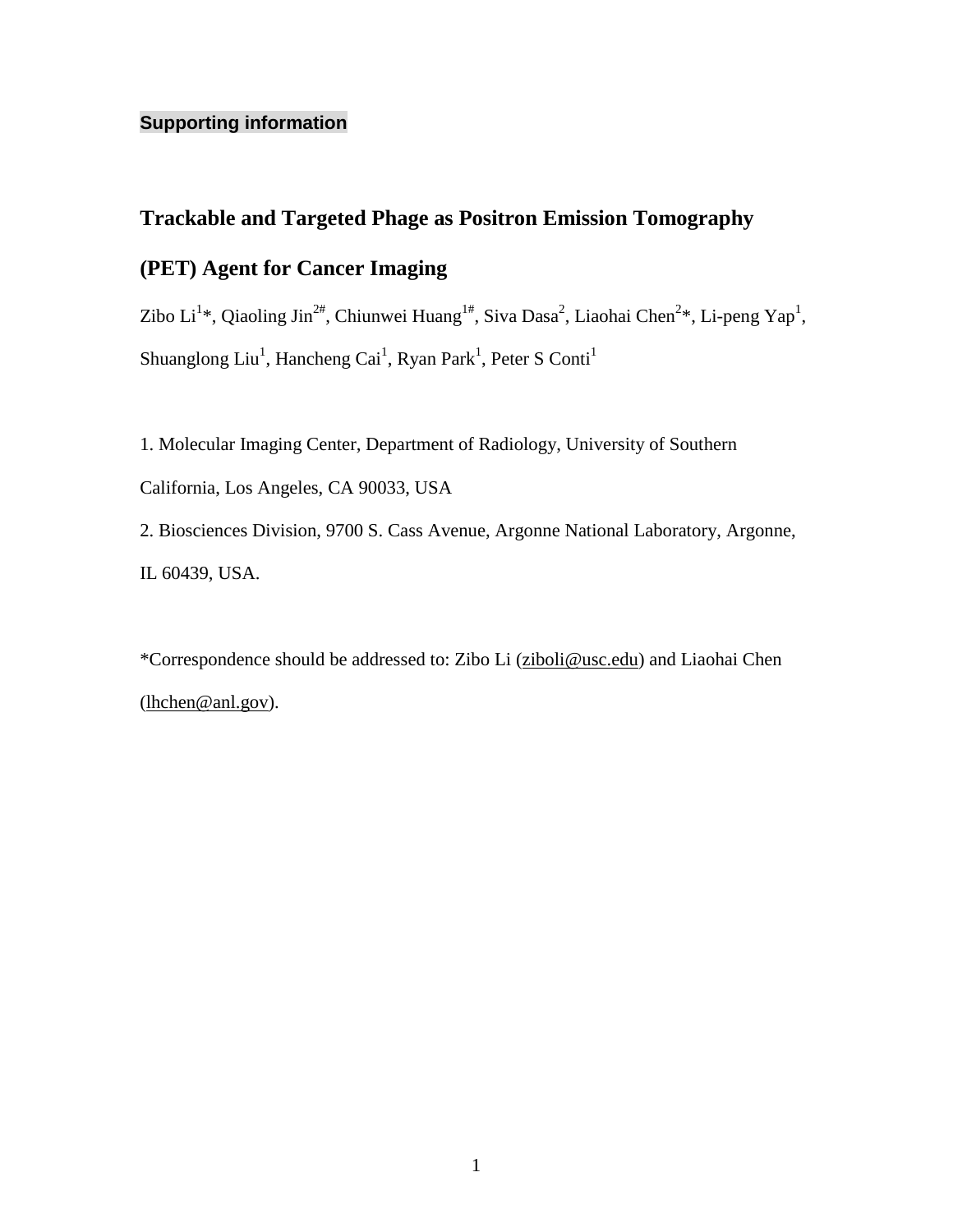

Figure S1. SKOV3 cells were incubated with 488 conjugated wild type T7 (left) or T7 - RGD phage (right) for 1 h. Cells were then washed, dissociated, fixed and observed under IX70 Olympus microscope. It was noticed that most cells were intensively labeled by T7- RGD phage, both on cell surface and intracellular space, whereas they were less intensively labeled by wild type T7 phage, and the labeling were found to be intracellular only.



Figure S2. The uptake of <sup>64</sup>Cu-DOTA-Phage-RGD and <sup>64</sup>Cu-Sar-Phage-RGD in U87MG tumor and major organs.